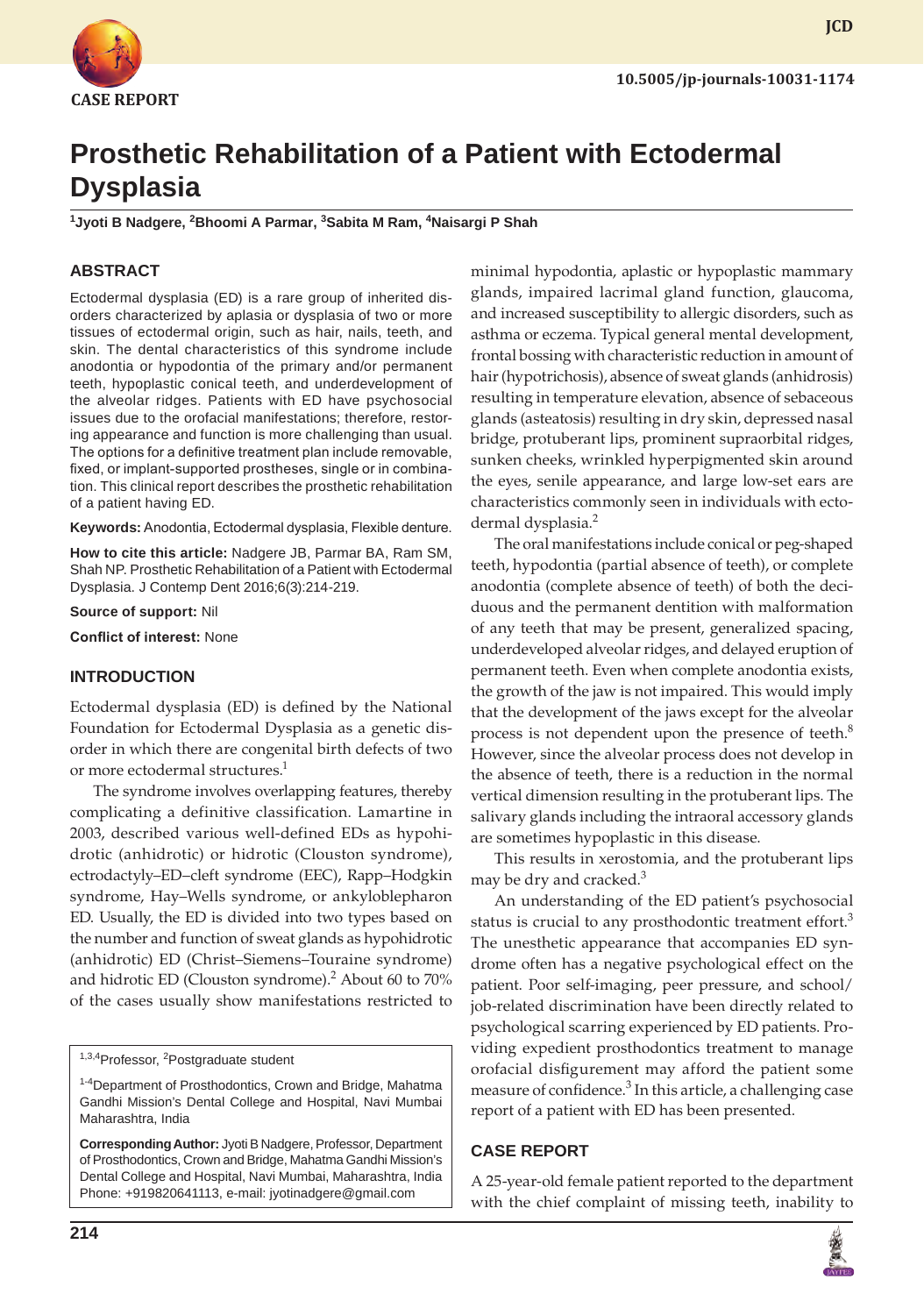masticate, and unesthetic appearance. No siblings of the patient suffered from ED; her parents also appeared to be normal. At first, the patient was reluctant to come for treatment, but after her mother's insistence and explanation by the operator, she was well motivated to get treatment and she was enthusiastic to complete her treatment.

On extraoral examination, the patient exhibited classic features of ED including sunken nasal bridge, prominent forehead, and inverted lips (Figs 1A to C). Patient had short upper lip and did not have a clear speech. She had an ovoid facial form and concave profile. She had a reduced vertical dimension giving typical senile appearance. On examination, no abnormality with temporomandibular joint was seen.

On intraoral examination (Figs 2A to C), the mouth opening was found to be restricted because of taut fibers in the buccal mucosa, which could be palpated. The patient presented partial anodontia with teeth present in the upper arch being 16, 15, 14, 13, 11, 21, 25, 26, and 27 and in lower arch being 45, 41, 31, 32, 33, and 35, which were lingually tilted, creating a severe undercut in these regions. The alveolar ridges in both the arches were not fully developed, and the lower ridge was found to be almost flat; 11 and 21 were retroclined, 21 was fractured, 13 was extruded, and 14 was rotated. Grade II mobility with 41 and severe recession was seen. The periodontal status of the remaining teeth was fair. Tongue was normal in size, but showed restricted movements.

On orthopantograph radiographic examination, it was seen that the alveolar ridges appeared inadequate in height. The root length of all the teeth was found to be short and with receded pulp chambers. Bone appeared to be sparse.

As the patient had restricted mouth opening, it was not possible to place the stock metal tray; therefore, the flanges of the stock metal tray were trimmed and impressions were made for both the arches and poured in dental stone. However, because of short arches and restricted mouth opening, the impression did not come out well extended; a custom tray was then fabricated from autopolymerizing resin on the diagnostic cast. Using these custom trays, impression were made for the upper and lower arches in polyvinylsiloxane impression material (Fig. 3) and poured in dental stone. Facebow and interocclusal bite record in Aluwax were taken (Fig. 4). With the help of the facebow, the upper cast was mounted on the semiadjustable articulator, and with the help of interocclusal record the lower cast was mounted against the upper cast.

Taking the esthetics into consideration, a diagnostic wax-up for anterior teeth was done on the diagnostic casts (Fig. 5), and a putty index was prepared. Using



**Figs 1A to C:** Preoperative extraoral photographs



**Figs 2A to C:** Preoperative intraoral photographs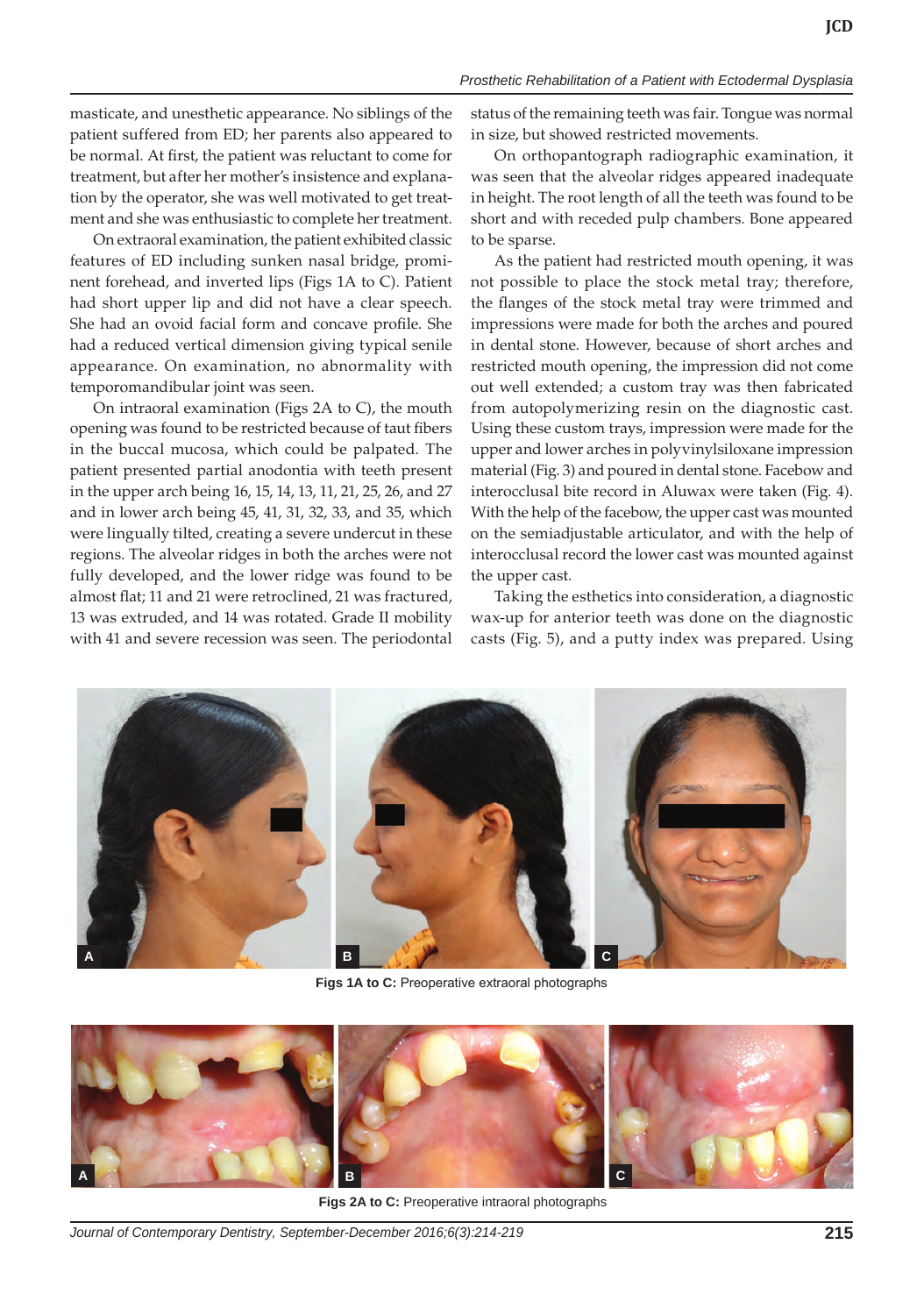

**Fig. 3:** Diagnostic impressions **Fig. 4:** Facebow registrationn



**Fig. 5:** Diagnostic wax-up **Fig. 6:** Mock up trial

the putty index, provisionals were made in Protemp directly into patient's mouth, which was checked for esthetics and phonetics (Fig. 6); any changes required were directly corrected onto the provisional into the mouth and then incorporated in the diagnostic wax-up. Then posterior wax-up was done maintaining the occlusal plane, and putty index for the entire arch was made to be later used after preparation to get the provisional. Using putty index, the provisionals for the posterior teeth were fabricated and checked intraorally for occlusal plane and esthetics. After checking impression material to get a cast in dental stone, anterior and posterior provisional impressions were made in irreversible hydrocolloid.

According to the mock trial and final approval of patient, the following treatment plan was made for the patient: A multidisciplinary treatment was planned for the patient that involved endodontic treatment, periodontic management, and prosthetic rehabilitation. Oral prophylaxis was advised to the patient. As grade II mobility was present with 41, extraction was advised.





For the upper arch, endodontic treatment was advised with 13, 11, 21, and 25. Cast post was planned for 11 and 21, as they were retroclined and needed to be repositioned. The i-post with composite core was planned for 13 and 25. As there was uneven spacing present, it was found there was an overlapping of pontic areas on the abutment tooth structure so as to achieve tooth form, and esthetic addition of gingival porcelain in anterior region was planned. So, a final 7-unit ceramometal bridge was planned with 13, 11, 21, and 25 as abutments for the upper arch. For the lower arch, endodontic treatment was planned for 31, 32, and 33. The i-post and composite core were planned for the same teeth. The composite buildup with 35 and 45 was planned to block the undercut. Hence, the final plan decided was with ceramometal crowns with 31, 32, and 33, and because of severe undercut and limited mouth opening, a short-arch flexible denture for lower arch was decided upon. The entire treatment plan was explained to the patient and consent was taken.

After the preprosthetic treatment was completed, direct cast post patterns were fabricated with pattern

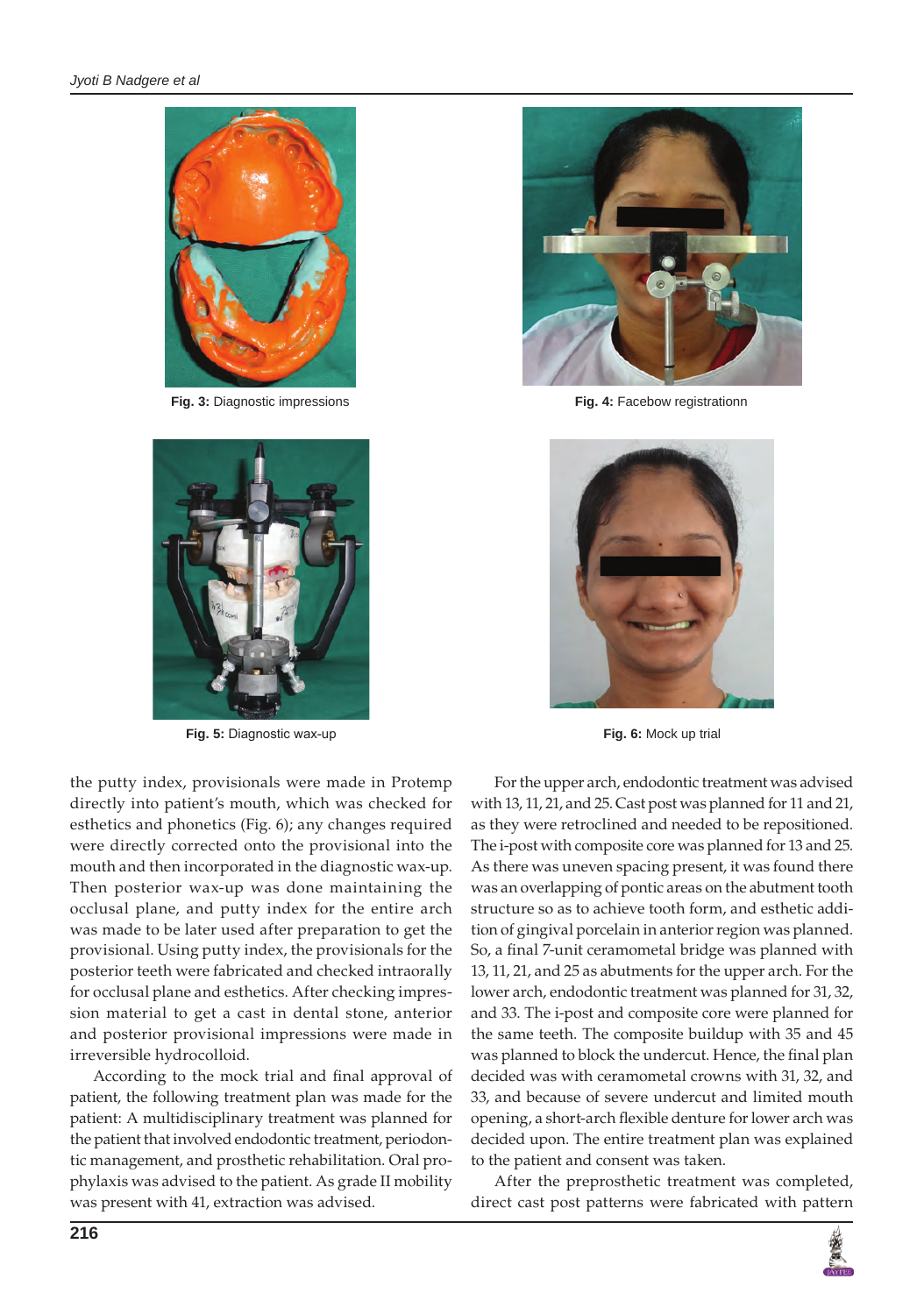*Prosthetic Rehabilitation of a Patient with Ectodermal Dysplasia*

resin for 11 and 21 by repositioning them and casting in Ni–Cr alloy. The cast post was then cemented with zinc phosphate cement (Fig. 7). The i-post and composite core were done for 15, 25, 31, 32, and 33.

Tooth preparation was carried out with 15, 13, 11, 21, 25, 31, 32, and 33 (Figs 8A and B) to receive ceramometal restoration and equicrevicular finish lines were given. Mechanochemical gingival dilation was carried with knitted retraction cord impregnated in 15% aluminum chloride hemostatic agent. Final impressions (Fig. 9) of both the arches were made using polyvinylsiloxane impression material by two-stage impression technique in the custom trays fabricated earlier and poured in die stone, and facebow was taken. Interocclusal record was taken in Aluwax. Provisionalization was done using the index mentioned before and Protemp (Figs 10A and B). The upper final cast with facebow was mounted on the semiadjustable articulator, and with the help of interocclusal record, the lower final cast was mounted against the upper final cast; wax patterns were fabricated (Fig. 11) and casted in Ni–Cr alloy. Metal trial was done; copings were checked for the fit and clearance (Fig. 12). After metal trial, the ceramic buildup was done on the metal copings, and a bisque trial was done with final crowns. During bisque trial, the esthetics and phonetics were checked. The trial crowns were then glazed and cemented with zinc phosphate cement (Fig. 13). After cementation, the impression of both the arches was made (Fig. 14) and a jaw relation was taken; the casts were mounted on the articulator, and flexible denture for lower was fabricated (Fig. 15). The flexible denture was then inserted into the patient's mouth. The patient was educated about proper insertion and the removal of the prostheses and instructed about maintaining denture hygiene. Recall was done after 24 hours to make necessary adjustments. Patient was happy and satisfied with the treatment (Figs 16A and B).

#### **DISCUSSION**

The treatment of ED is quite challenging and should include a multidisciplinary approach. In this case, as there was grade II mobility with 41, extraction was advised. The central incisors were retroclined and with uneven spacings; cast posts were planned so that the angulation can be changed and tooth can be repositioned. The i-post with other teeth was planned because of better adaptation and less stress values in dentin.4

Ceramometal crowns were given for the fixed partial denture with the upper and lower arches because they provide good esthetics and better strength.

Use of gingival ceramic to restore missing soft and hard tissues simplifies and reduces the time and cost of treatment. Also, the esthetic results tend to be significantly better with the artificial gingiva. $5$ 



**Fig. 7:** Cast post fabricated and cemented



**Figs 8A and B:** Tooth preparation done for upper and lower arches



**Fig. 9:** Final impressions for upper and lower arches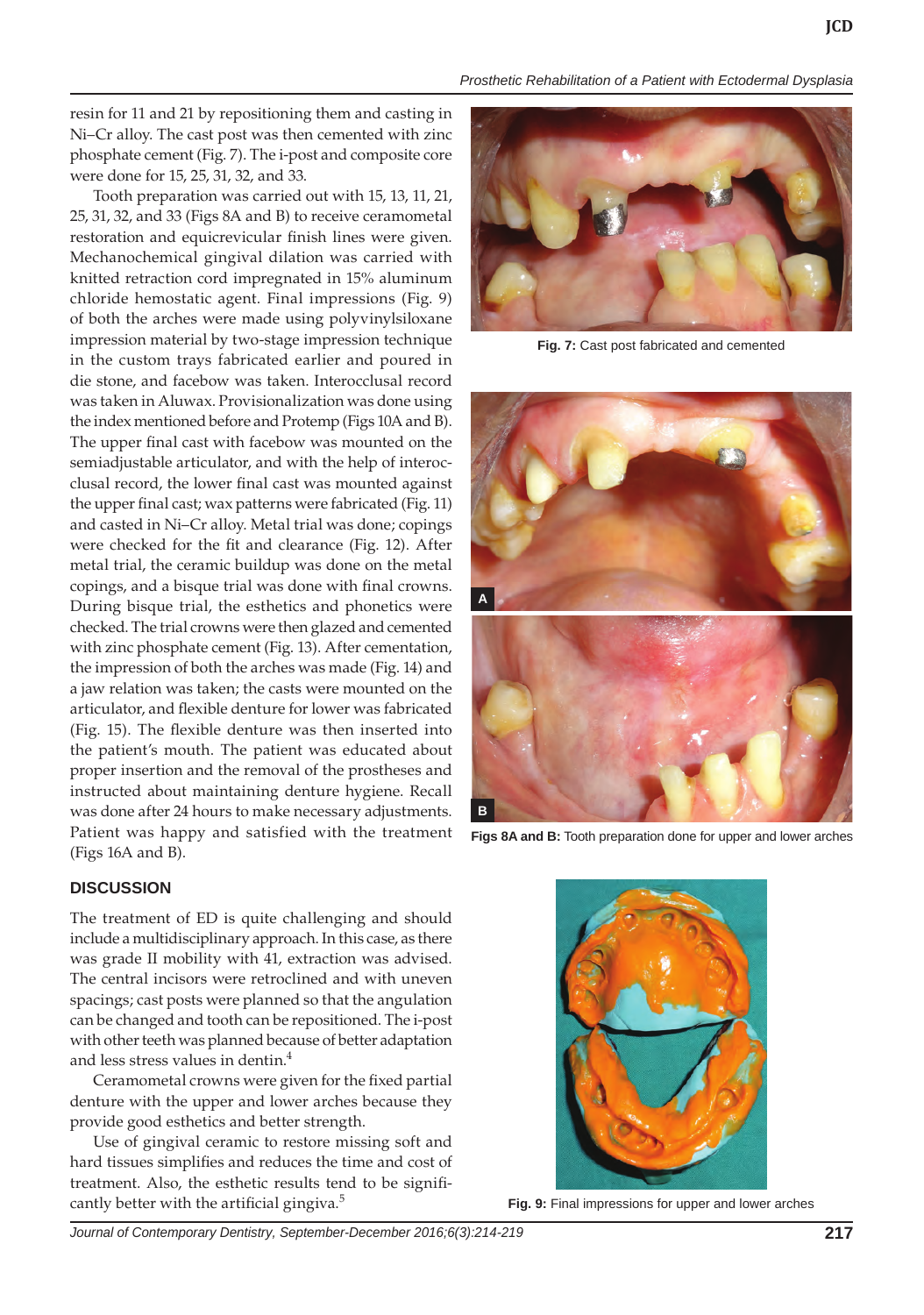

**Figs 10A and B:** Provisionalization



**Fig. 11:** Wax patterns prepared on upper and lower casts



**Fig. 13:** Ceramo-metal crowns cemented for upper and lower arches

In this case, as the patient had severe undercut and restricted mouth opening, a flexible denture for lower arch was planned. Flexible dentures are fabricated from thermoplastic nylon.  $6-10$ 

In this case, the patient was very comfortable with the flexible partial denture due to its light weight and was quite satisfied with the esthetics because of absence of the metallic part usually seen in other cast partial dentures. Good retention was observed, and the parents reported a significant improvement in terms of speech and mastication.



**Fig. 12:** Metal copings trial for upper and lower arches



**Fig. 14:** Impressions for upper and lower arches



**Fig. 15:** Flexible denture